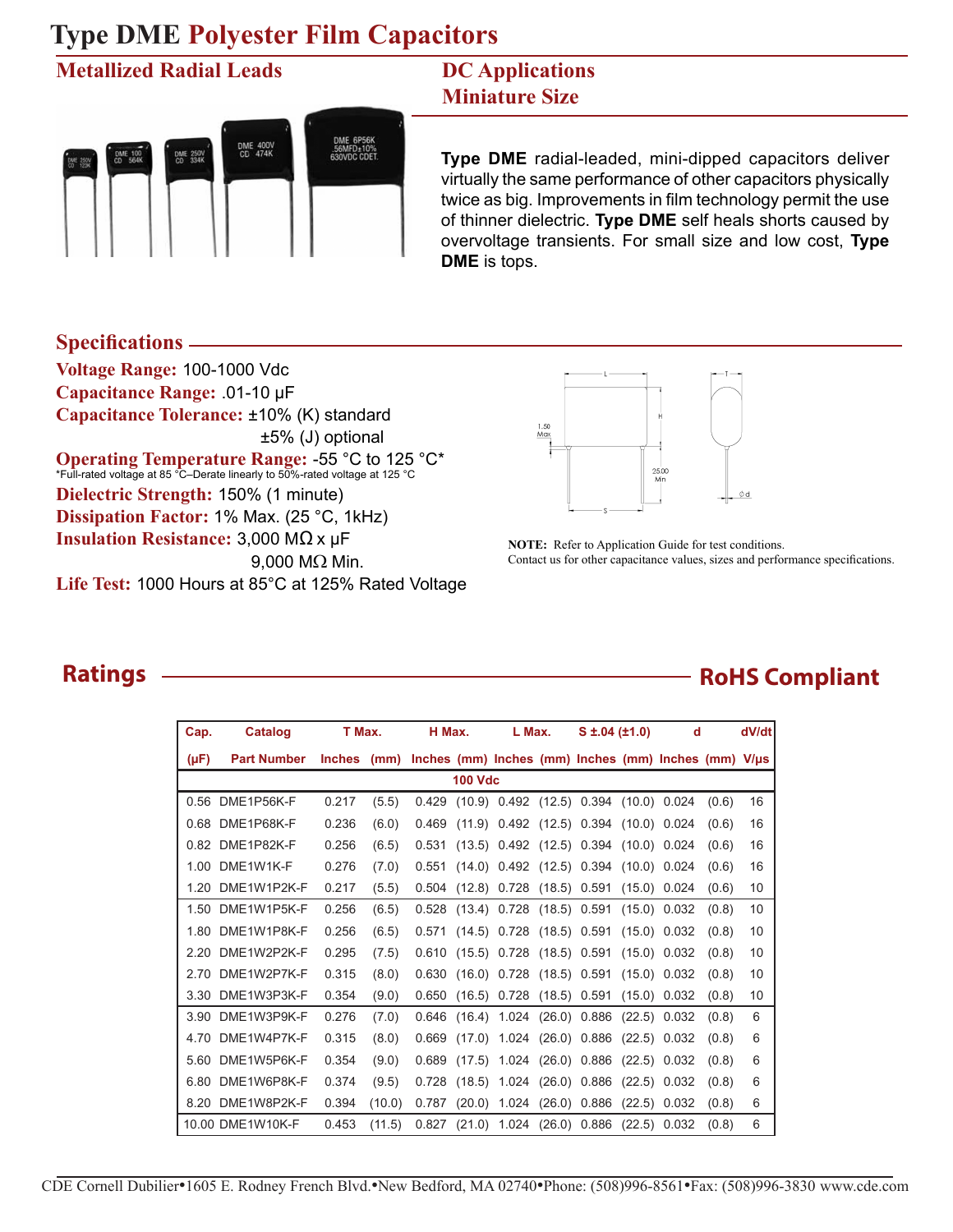| Cap. | Catalog                              | T Max.         |                |                                                                  | H Max.           | L Max.             |                                  | $S \pm 0.04$ (±1.0) |                  | d               |                | dV/dt    | <b>RoHS</b>      |
|------|--------------------------------------|----------------|----------------|------------------------------------------------------------------|------------------|--------------------|----------------------------------|---------------------|------------------|-----------------|----------------|----------|------------------|
| (µF) | <b>Part Number</b>                   |                |                | Inches (mm) Inches (mm) Inches (mm) Inches (mm) Inches (mm) V/µs |                  |                    |                                  |                     |                  |                 |                |          | <b>Compliant</b> |
|      |                                      |                |                |                                                                  | <b>250 Vdc</b>   |                    |                                  |                     |                  |                 |                |          |                  |
|      | 0.010 DME2S1K-F                      | 0.177          | (4.5)          | 0.295                                                            | (7.5)            |                    | 0.406 (10.3) 0.295               |                     | (7.5)            | 0.024           | (0.6)          | 31       |                  |
|      | 0.012 DME2S12K-F                     | 0.177          | (4.5)          | 0.295                                                            | (7.5)            |                    | 0.406 (10.3) 0.295               |                     | (7.5)            | 0.024           | (0.6)          | 31       |                  |
|      | 0.015 DME2S15K-F                     | 0.177          | (4.5)          | 0.295                                                            | (7.5)            |                    | 0.406 (10.3) 0.295               |                     | (7.5)            | 0.024           | (0.6)          | 31       |                  |
|      | 0.018 DME2S18K-F                     | 0.177          | (4.5)          | 0.295                                                            | (7.5)            | 0.406              | $(10.3)$ 0.295                   |                     | (7.5)            | 0.024           | (0.6)          | 31       |                  |
|      | 0.022 DME2S22K-F                     | 0.177          | (4.5)          | 0.295                                                            | (7.5)            |                    | 0.406 (10.3) 0.295               |                     | (7.5)            | 0.024           | (0.6)          | 31       |                  |
|      | 0.027 DME2S27K-F                     | 0.177          | (4.5)          | 0.295                                                            | (7.5)            |                    | 0.406 (10.3) 0.295               |                     | (7.5)            | 0.024           | (0.6)          | 31       |                  |
|      | 0.033 DME2S33K-F                     | 0.177          | (4.5)          | 0.295                                                            | (7.5)            |                    | 0.406 (10.3) 0.295               |                     | (7.5)            | 0.024           | (0.6)          | 31       |                  |
|      | 0.039 DME2S39K-F                     | 0.177          | (4.5)          | 0.295                                                            | (7.5)            |                    | 0.406 (10.3) 0.295               |                     | (7.5)            | 0.024           | (0.6)          | 31       |                  |
|      | 0.047 DME2S47K-F                     | 0.177          | (4.5)          | 0.295                                                            | (7.5)            |                    | 0.406 (10.3) 0.295               |                     | (7.5)            | 0.024           | (0.6)          | 31       |                  |
|      | 0.056 DME2S56K-F                     | 0.189          | (4.8)          | 0.311                                                            | (7.9)            |                    | 0.406 (10.3) 0.295               |                     | (7.5)            | 0.024           | (0.6)          | 31       |                  |
|      | 0.068 DME2S68K-F                     | 0.189          | (4.8)          | 0.311                                                            | (7.9)            |                    | 0.406 (10.3) 0.295               |                     | (7.5)            | 0.024           | (0.6)          | 31       |                  |
|      | 0.082 DME2S82K-F                     | 0.197          | (5.0)          | 0.315                                                            | (8.0)            |                    | 0.406 (10.3) 0.295               |                     | (7.5)            | 0.024           | (0.6)          | 31       |                  |
|      | 0.100 DME2P1K-F                      | 0.228          | (5.8)          | 0.346                                                            | (8.8)            |                    | 0.406 (10.3) 0.295               |                     | (7.5)            | 0.024           | (0.6)          | 31       |                  |
|      | 0.120 DME2P12K-F                     | 0.236          | (6.0)          | 0.354                                                            | (9.0)            |                    | 0.406 (10.3) 0.295               |                     | (7.5)            | 0.024           | (0.6)          | 31       |                  |
|      | 0.150 DME2P15K-F                     | 0.236          | (6.0)          | 0.425                                                            | (10.8)           |                    | 0.406 (10.3) 0.295               |                     | (7.5)            | 0.024           | (0.6)          | 31       |                  |
|      | 0.180 DME2P18K-F                     | 0.197          | (5.0)          | 0.413                                                            | (10.5)           |                    | 0.492 (12.5) 0.394               |                     | (10.0)           | 0.024           | (0.6)          | 20       |                  |
|      | 0.220 DME2P22K-F                     | 0.236          | (6.0)          | 0.413                                                            | (10.5)           |                    | 0.492 (12.5) 0.394               |                     | (10.0)           | 0.024           | (0.6)          | 20       |                  |
|      | 0.270 DME2P27K-F                     | 0.236          | (6.0)          | 0.453                                                            | (11.5)           |                    | $0.492$ (12.5) 0.394             |                     | (10.0)           | 0.024           | (0.6)          | 20       |                  |
|      | 0.330 DME2P33K-F                     | 0.276          | (7.0)          | 0.472                                                            | (12.0)           |                    | 0.492 (12.5) 0.394               |                     | (10.0)           | 0.024           | (0.6)          | 20       |                  |
|      | 0.390 DME2P39K-F                     | 0.193          | (4.9)          | 0.472                                                            | (12.0)           |                    | $0.728$ (18.5) 0.591             |                     | (15.0)           | 0.024           | (0.6)          | 12       |                  |
|      | 0.470 DME2P47K-F                     | 0.236          | (6.0)          | 0.492                                                            | (12.5)           | 0.728              | $(18.5)$ 0.591                   |                     | (15.0)           | 0.024           | (0.6)          | 12       |                  |
|      | 0.560 DME2P56K-F                     | 0.236          | (6.0)          | 0.512                                                            | (13.0)           |                    | 0.728 (18.5) 0.591               |                     | (15.0)           | 0.024           | (0.6)          | 12       |                  |
|      | 0.680 DME2P68K-F                     | 0.256          | (6.5)          | 0.531                                                            | (13.5)           |                    | 0.728 (18.5) 0.591               |                     | (15.0)           | 0.032           | (0.8)          | 12       |                  |
|      | 0.820 DME2P82K-F                     | 0.276          | (7.0)          | 0.590                                                            | (15.0)           |                    | 0.728 (18.5) 0.591               |                     | (15.0)           | 0.032           | (0.8)          | 12       |                  |
|      | 1.000 DME2W1K-F<br>1.200 DME2W1P2K-F | 0.315          | (8.0)          | 0.610                                                            | (15.5)           | 0.728              | $(18.5)$ 0.591                   |                     | (15.0)           | 0.032           | (0.8)          | 12       |                  |
|      | 1.500 DME2W1P5K-F                    | 0.315<br>0.374 | (8.0)<br>(9.5) | 0.626<br>0.689                                                   | (15.9)<br>(17.5) | 0.728<br>0.728     | $(18.5)$ 0.591<br>$(18.5)$ 0.591 |                     | (15.0)           | 0.032<br>0.032  | (0.8)          | 12<br>12 |                  |
|      | 1.800 DME2W1P8K-F                    | 0.295          | (7.5)          | 0.610                                                            | (15.5)           |                    | 1.024 (26.0) 0.886               |                     | (15.0)<br>(22.5) | 0.032           | (0.8)<br>(0.8) | 7        |                  |
|      | 2.200 DME2W2P2K-F                    | 0.354          | (9.0)          | 0.669                                                            | (17.0)           | 1.024 (26.0) 0.886 |                                  |                     | (22.5)           | $0.032$ $(0.8)$ |                | 7        |                  |
|      | 2.700 DME2W2P7K-F                    |                |                | 0.394 (10.0) 0.689                                               | (17.5)           |                    | 1.024 (26.0) 0.886               |                     |                  | $(22.5)$ 0.032  | (0.8)          | 7        |                  |
|      | 3.300 DME2W3P3K-F                    | 0.413          |                | $(10.5)$ 0.748                                                   | (19.0)           |                    | 1.024 (26.0) 0.886               |                     | (22.5)           | 0.032           | (0.8)          | 7        |                  |
|      | 3.900 DME2W3P9K-F                    | 0.443          |                | $(11.2)$ 0.807                                                   | (20.5)           |                    | 1.024 (26.0) 0.886               |                     | (22.5)           | 0.032           | (0.8)          | 7        |                  |
|      | 4.700 DME2W4P7K-F                    |                |                | 0.492 (12.5) 0.886                                               | (22.5)           |                    | 1.024 (26.0) 0.886               |                     | (22.5)           | 0.032           | (0.8)          | 7        |                  |
|      | 5.600 DME2W5P6K-F                    |                |                | $0.492$ $(12.5)$ $0.846$                                         | (21.5)           |                    | 1.220 (31.0) 1.083               |                     | (27.5)           | 0.032           | (0.8)          | 6        |                  |
|      | 6.800 DME2W6P8K-F                    | 0.531          | (13.5)         | 0.886                                                            | (22.5)           | 1.220              |                                  | $(31.0)$ 1.083      | (27.5)           | 0.032           | (0.8)          | 6        |                  |
|      | 8.200 DME2W8P2K-F                    | 0.590          | (15.0)         | 0.945                                                            | (24.0)           |                    | 1.220 (31.0) 1.083               |                     | (27.5)           | 0.032           | (0.8)          | 6        |                  |
|      | 10.000 DME2W10K-F                    | 0.630          |                | $(16.0)$ 1.024                                                   | (26.0)           |                    | 1.220 (31.0) 1.083               |                     | (27.5)           | 0.032           | (0.8)          | 6        |                  |
|      |                                      |                |                |                                                                  | 400 Vdc          |                    |                                  |                     |                  |                 |                |          |                  |
|      | 0.010 DME4S1K-F                      | 0.169          | (4.3)          | 0.291                                                            | (7.4)            |                    | 0.406 (10.3) 0.295               |                     | (7.5)            | 0.024           | (0.6)          | 46       |                  |
|      | 0.012 DME4S12K-F                     | 0.173          | (4.4)          | 0.295                                                            | (7.5)            |                    | 0.406 (10.3) 0.295               |                     | (7.5)            | 0.024           | (0.6)          | 46       |                  |
|      | 0.015 DME4S15K-F                     | 0.173          | (4.4)          | 0.295                                                            | (7.5)            |                    | 0.406 (10.3) 0.295               |                     | (7.5)            | 0.024           | (0.6)          | 46       |                  |
|      | 0.018 DME4S18K-F                     | 0.173          | (4.4)          | 0.295                                                            | (7.5)            |                    | 0.406 (10.3) 0.295               |                     | (7.5)            | 0.024           | (0.6)          | 46       |                  |
|      | 0.022 DME4S22K-F                     | 0.189          | (4.8)          | 0.311                                                            | (7.9)            |                    | 0.406 (10.3) 0.295               |                     | (7.5)            | 0.024           | (0.6)          | 46       |                  |
|      | 0.027 DME4S27K-F                     | 0.217          | (5.5)          | 0.315                                                            | (8.0)            |                    | 0.406 (10.3) 0.295               |                     | (7.5)            | 0.024           | (0.6)          | 46       |                  |
|      | 0.033 DME4S33K-F                     | 0.236          | (6.0)          | 0.354                                                            | (9.0)            |                    | 0.406 (10.3) 0.295               |                     | (7.5)            | 0.024           | (0.6)          | 46       |                  |
|      | 0.039 DME4S39K-F                     | 0.193          | (4.9)          | 0.315                                                            | (8.0)            |                    | 0.492 (12.5) 0.394               |                     | (10.0)           | 0.024           | (0.6)          | 30       |                  |
|      | 0.047 DME4S47K-F                     | 0.217          | (5.5)          | 0.335                                                            | (8.5)            |                    | 0.492 (12.5) 0.394               |                     | (10.0)           | 0.024           | (0.6)          | 30       |                  |
|      | 0.056 DME4S56K-F                     | 0.217          | (5.5)          | 0.394                                                            | (10.0)           |                    | 0.492 (12.5) 0.394               |                     | (10.0)           | 0.024           | (0.6)          | 30       |                  |

**RoHS**

CDE Cornell Dubilier•1605 E. Rodney French Blvd.•New Bedford, MA 02740•Phone: (508)996-8561•Fax: (508)996-3830 www.cde.com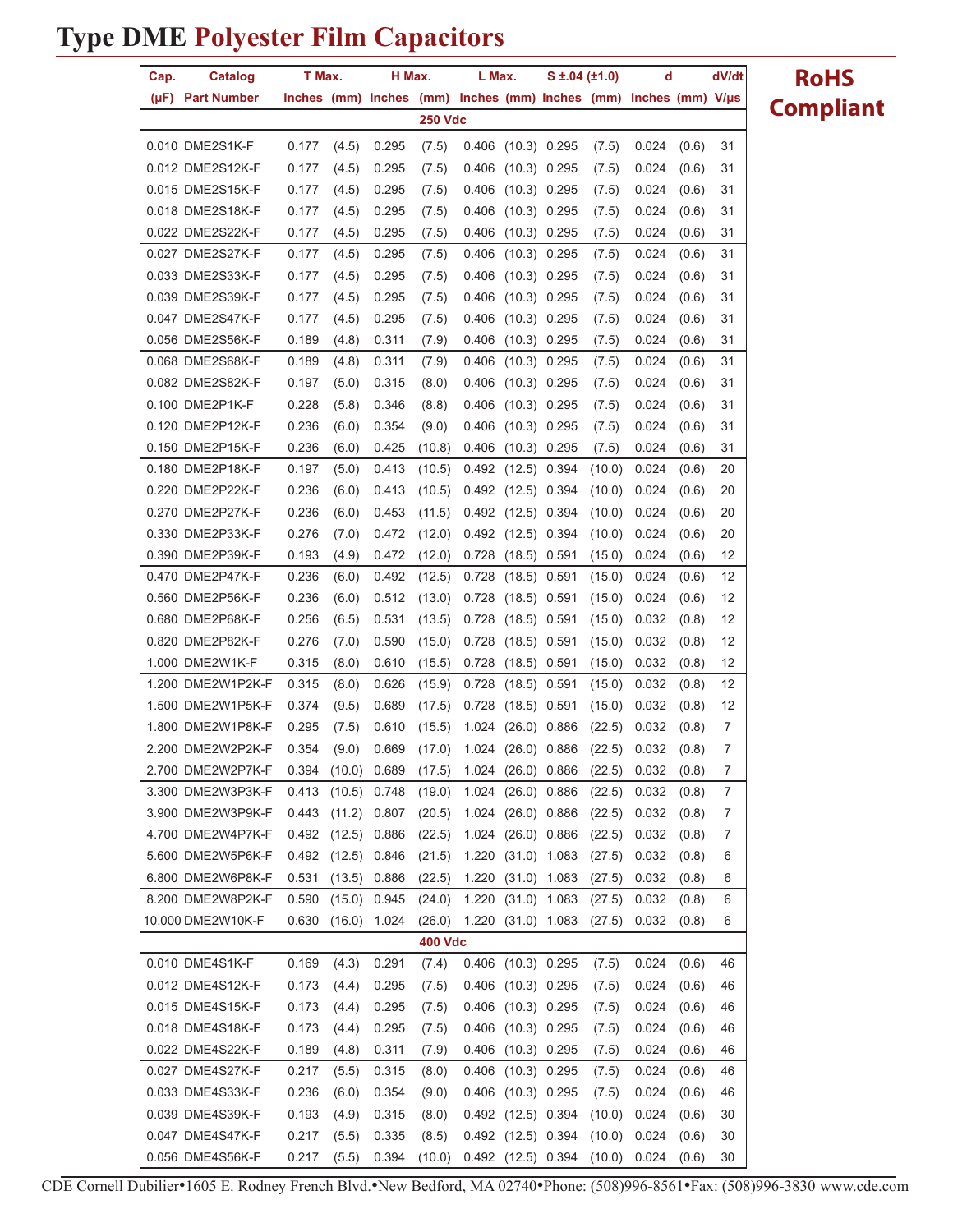|                | Cap. Catalog            | T Max.        |        | H Max.        |                | L Max. |                      | S ±.04 (±1.0)        |        | d                                             |       | dV/dt |
|----------------|-------------------------|---------------|--------|---------------|----------------|--------|----------------------|----------------------|--------|-----------------------------------------------|-------|-------|
|                | (µF) Part Number        | <b>Inches</b> | (mm)   | <b>Inches</b> | (mm)           |        |                      |                      |        | Inches (mm) Inches (mm) Inches (mm) $V/\mu s$ |       |       |
|                |                         |               |        |               | <b>400 Vdc</b> |        |                      |                      |        |                                               |       |       |
|                | 0.068 DME4S68K-F        | 0.236         | (6.0)  | 0.413         | (10.5)         |        |                      | $0.492$ (12.5) 0.394 | (10.0) | 0.024                                         | (0.6) | 30    |
|                | 0.082 DME4S82K-F        | 0.248         | (6.3)  | 0.433         | (11.0)         |        | 0.492 (12.5) 0.394   |                      | (10.0) | 0.024                                         | (0.6) | 30    |
|                | 0.100 DME4P1K-F         | 0.256         | (6.5)  | 0.472         | (12.0)         |        | 0.492 (12.5) 0.394   |                      | (10.0) | 0.024                                         | (0.6) | 30    |
|                | 0.120 DME4P12K-F        | 0.217         | (5.5)  | 0.394         | (10.0)         | 0.728  | $(18.5)$ 0.591       |                      | (15.0) | 0.024                                         | (0.6) | 17    |
|                | 0.150 DME4P15K-F        | 0.217         | (5.5)  | 0.488         | (12.4)         | 0.728  | (18.5)               | 0.591                | (15.0) | 0.024                                         | (0.6) | 17    |
|                | 0.180 DME4P18K-F        | 0.217         | (5.5)  | 0.492         | (12.5)         | 0.728  |                      | $(18.5)$ 0.591       | (15.0) | 0.024                                         | (0.6) | 17    |
|                | 0.220 DME4P22K-F        | 0.256         | (6.5)  | 0.512         | (13.0)         | 0.728  | $(18.5)$ 0.591       |                      | (15.0) | 0.024                                         | (0.6) | 17    |
|                | 0.270 DME4P27K-F        | 0.256         | (6.5)  | 0.563         | (14.3)         | 0.728  | $(18.5)$ 0.591       |                      | (15.0) | 0.032                                         | (0.8) | 17    |
|                | 0.330 DME4P33K-F        | 0.295         | (7.5)  | 0.587         | (14.9)         | 0.728  | $(18.5)$ 0.591       |                      | (15.0) | 0.032                                         | (0.8) | 17    |
|                | 0.390 DME4P39K-F        | 0.295         | (7.5)  | 0.606         | (15.4)         | 0.728  |                      | $(18.5)$ 0.591       | (15.0) | 0.032                                         | (0.8) | 17    |
|                | 0.470 DME4P47K-F        | 0.327         | (8.3)  | 0.669         | (17.0)         | 0.728  | $(18.5)$ 0.591       |                      | (15.0) | 0.032                                         | (0.8) | 17    |
|                | 0.560 DME4P56K-F        | 0.276         | (7.0)  | 0.630         | (16.0)         | 1.024  |                      | $(26.0)$ 0.886       | (22.5) | 0.032                                         | (0.8) | 11    |
|                | 0.680 DME4P68K-F        | 0.295         | (7.5)  | 0.650         | (16.5)         | 1.024  |                      | $(26.0)$ 0.886       | (22.5) | 0.032                                         | (0.8) | 11    |
|                | 0.820 DME4P82K-F        | 0.315         | (8.0)  | 0.689         | (17.5)         | 1.024  |                      | $(26.0)$ 0.886       | (22.5) | 0.032                                         | (0.8) | 11    |
|                | 1.000 DME4W1K-F         | 0.335         | (8.5)  | 0.728         | (18.5)         | 1.024  |                      | $(26.0)$ 0.886       | (22.5) | 0.032                                         | (0.8) | 11    |
|                | 1.200 DME4W1P2K-F 0.374 |               | (9.5)  | 0.744         | (18.9)         | 1.024  |                      | $(26.0)$ 0.886       | (22.5) | 0.032                                         | (0.8) | 11    |
|                | 1.500 DME4W1P5K-F       | 0.374         | (9.5)  | 0.748         | (19.0)         | 1.220  |                      | $(31.0)$ 1.083       | (27.5) | 0.032                                         | (0.8) | 9     |
|                | 1.800 DME4W1P8K-F       | 0.433         | (11.0) | 0.807         | (20.5)         | 1.220  | (31.0)               | 1.083                | (27.5) | 0.032                                         | (0.8) | 9     |
|                | 2.200 DME4W2P2K-F 0.453 |               | (11.5) | 0.866         | (22.0)         | 1.220  | $(31.0)$ 1.083       |                      | (27.5) | 0.032                                         | (0.8) | 9     |
| <b>630 Vdc</b> |                         |               |        |               |                |        |                      |                      |        |                                               |       |       |
|                | 0.010 DME6S1K-F         | 0.197         | (5.0)  | 0.315         | (8.0)          |        | 0.492 (12.5) 0.394   |                      | (10.0) | 0.024                                         | (0.6) | 66    |
|                | 0.012 DME6S12K-F        | 0.197         | (5.0)  | 0.315         | (8.0)          | 0.492  | $(12.5)$ 0.394       |                      | (10.0) | 0.024                                         | (0.6) | 66    |
|                | 0.015 DME6S15K-F        | 0.217         | (5.5)  | 0.335         | (8.5)          |        | 0.492 (12.5) 0.394   |                      | (10.0) | 0.024                                         | (0.6) | 66    |
|                | 0.018 DME6S18K-F        | 0.217         | (5.5)  | 0.394         | (10.0)         |        | 0.492 (12.5) 0.394   |                      | (10.0) | 0.024                                         | (0.6) | 66    |
|                | 0.022 DME6S22K-F        | 0.217         | (5.5)  | 0.413         | (10.5)         | 0.492  | $(12.5)$ 0.394       |                      | (10.0) | 0.024                                         | (0.6) | 66    |
|                | 0.027 DME6S27K-F        | 0.217         | (5.5)  | 0.429         | (10.9)         | 0.492  | $(12.5)$ 0.394       |                      | (10.0) | 0.024                                         | (0.6) | 66    |
|                | 0.033 DME6S33K-F        | 0.256         | (6.5)  | 0.469         | (11.9)         | 0.492  | $(12.5)$ 0.394       |                      | (10.0) | 0.024                                         | (0.6) | 66    |
|                | 0.039 DME6S39K-F        | 0.236         | (6.0)  | 0.528         | (13.4)         | 0.492  | $(12.5)$ 0.394       |                      | (10.0) | 0.024                                         | (0.6) | 66    |
|                | 0.047 DME6S47K-F        | 0.276         | (7.0)  | 0.531         | (13.5)         |        | 0.492 (12.5) 0.394   |                      | (10.0) | 0.024                                         | (0.6) | 66    |
|                | 0.056 DME6S56K-F        | 0.236         | (6.0)  | 0.413         | (10.5)         |        | 0.728 (18.5) 0.591   |                      |        | $(15.0)$ 0.024                                | (0.6) | 33    |
|                | 0.068 DME6S68K-F        | 0.236         | (6.0)  | 0.453         | (11.5)         |        | 0.728 (18.5) 0.591   |                      | (15.0) | 0.024                                         | (0.6) | 33    |
|                | 0.082 DME6S82K-F        | 0.276         | (7.0)  | 0.472         | (12.0)         |        | 0.728 (18.5) 0.591   |                      | (15.0) | 0.024                                         | (0.6) | 33    |
|                | 0.100 DME6P1K-F         | 0.256         | (6.5)  | 0.551         | (14.0)         |        | 0.728 (18.5) 0.591   |                      | (15.0) | 0.024                                         | (0.6) | 33    |
|                | 0.120 DME6P12K-F        | 0.256         | (6.5)  | 0.571         | (14.5)         |        | 0.728 (18.5) 0.591   |                      | (15.0) | 0.032                                         | (0.8) | 33    |
|                | 0.150 DME6P15K-F        | 0.315         | (8.0)  | 0.630         | (16.0)         |        | 0.728 (18.5) 0.591   |                      | (15.0) | 0.032                                         | (0.8) | 33    |
|                | 0.180 DME6P18K-F        | 0.315         | (8.0)  | 0.630         | (16.0)         |        | 0.728 (18.5) 0.591   |                      | (15.0) | 0.032                                         | (0.8) | 33    |
|                | 0.220 DME6P22K-F        | 0.374         | (9.5)  | 0.669         | (17.0)         |        | $0.728$ (18.5) 0.591 |                      | (15.0) | 0.032                                         | (0.8) | 33    |
|                | 0.270 DME6P27K-F        | 0.276         | (7.0)  | 0.650         | (16.5)         |        | 1.024 (26.0) 0.886   |                      | (22.5) | 0.032                                         | (0.8) | 19    |
|                | 0.330 DME6P33K-F        | 0.315         | (8.0)  | 0.689         | (17.5)         |        | 1.024 (26.0) 0.886   |                      | (22.5) | 0.032                                         | (0.8) | 19    |
|                | 0.390 DME6P39K-F        | 0.335         | (8.5)  | 0.705         | (17.9)         |        | 1.024 (26.0) 0.886   |                      | (22.5) | 0.032                                         | (0.8) | 19    |
|                | 0.470 DME6P47K-F        | 0.394         | (10.0) | 0.728         | (18.5)         |        | 1.024 (26.0) 0.886   |                      | (22.5) | 0.032                                         | (0.8) | 19    |
|                | 0.560 DME6P56K-F        | 0.413         | (10.5) | 0.787         | (20.0)         |        | 1.024 (26.0) 0.886   |                      | (22.5) | 0.032                                         | (0.8) | 19    |
|                | 0.680 DME6P68K-F        | 0.472         | (12.0) | 0.827         | (21.0)         |        |                      | 1.024 (26.0) 0.886   | (22.5) | 0.032                                         | (0.8) | 19    |
|                | 0.820 DME6P82K-F        | 0.453         | (11.5) | 0.807         | (20.5)         |        | 1.220 (31.0) 1.083   |                      | (27.5) | 0.032                                         | (0.8) | 15    |
|                | 1.000 DME6W1K-F         | 0.512         | (13.0) | 0.866         | (22.0)         |        | 1.220 (31.0) 1.083   |                      | (27.5) | 0.032                                         | (0.8) | 15    |
|                | 1.200 DME6W1P2K-F 0.531 |               | (13.5) | 0.906         | (23.0)         |        |                      | 1.220 (31.0) 1.083   | (27.5) | 0.032                                         | (0.8) | 15    |
|                | 1.500 DME6W1P5K-F 0.630 |               | (16.0) | 0.985         | (25.0)         |        |                      | 1.220 (31.0) 1.083   | (27.5) | 0.032                                         | (0.8) | 15    |
|                | 1.800 DME6W1P8K-F 0.669 |               | (17.0) | 1.063         | (27.0)         |        |                      | 1.220 (31.0) 1.083   | (27.5) | 0.032                                         | (0.8) | 15    |

**RoHS Compliant**

CDE Cornell Dubilier•1605 E. Rodney French Blvd.•New Bedford, MA 02740•Phone: (508)996-8561•Fax: (508)996-3830 www.cde.com